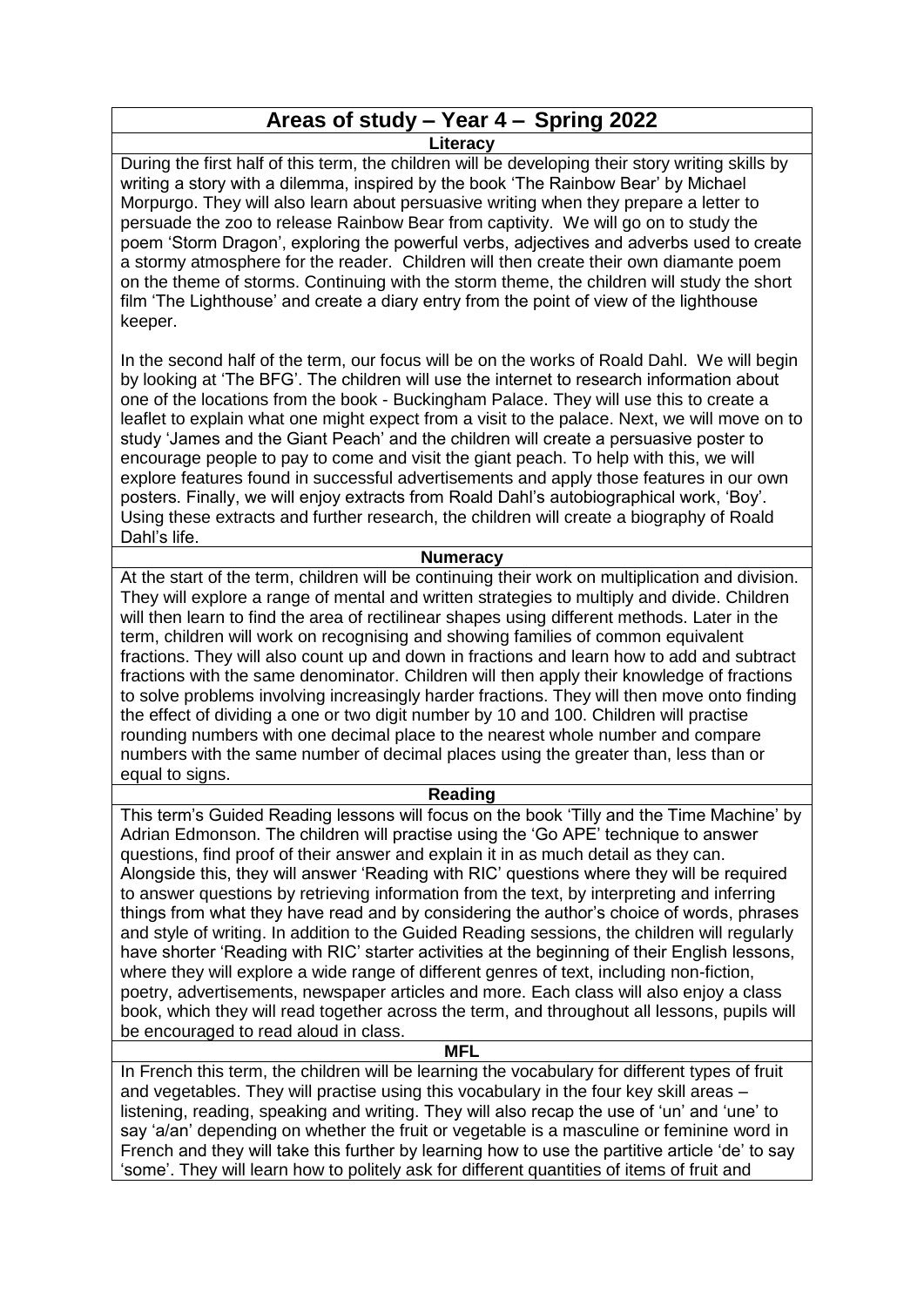vegetables using the phrases 'Je voudrais' (I would like) and 's'il vous plaît' (please) and by the end of the term, they will be able to role play buying fruit and vegetables from a market stall.

#### **PSHE/RSHE**

The children will continue developing their growth mindset this term and learn about compassion and community. In PSHE they will identify which community groups they belong to and how they can contribute to the community overall. They will also look what a digital footprint is and understand that computers analyse their internet use. Children will understand that computers analyse their internet use and that this information can influence what they then see online. Children will explore the difference between factual information and advertising online.

**RE**

During this term, the children will be investigating the question 'To what extent does participating in prayer and worship generate a sense of belonging?' They will firstly learn about what it is to 'belong' and think about what groups and communities they belong to. They will also look at what worship is and how different religions worship, including different ways of praying and the use of religious items. As well as this, they will be looking at "worth" and how we decide which things are valuable and which things are worthy to an individual. By the end of the term, the children should have an understanding of how the six main religions perform the act of worship and prayer and be able to give an opinion on how important worship is in generating a sense of belonging to religious people. **PE**

This term during our outdoor PE sessions, Year 4 will focus on invasion games such as football and rugby. Children will be able to develop their physical, mental and social ability within various invasion games. They will develop an understanding of rules, roles and responsibilities within the games. Children also have the fantastic opportunity to have weekly swimming lessons. They will have the chance to learn how to swim or improve their technique in order to become confident swimmers. They will also learn how stay safe in and near water.

#### **Geography**

This term children will explore the range of maps available to geographers and develop their understanding of the key features. They will study a range of maps and atlases including digital maps and compare their features. Children will learn to use the eight compass points to give directions and give grid references to locate places on a map. By comparing maps of the same place, the children will learn how places have changed over time.

#### **History**

As part of history this term, we will be researching Rosa Parks and the impact she made on civil rights and how society is today. The children will firstly research the story of Rosa Parks and her timeline. This will be followed by them putting themselves in the place of the different people involved in the Bus Boycott giving them a sense of different perspectives of the same event. After that, as a class they will look at how Rosa Parks inspired people and how influential her story was in the abolition of segregation in America. Finally, the children will make a judgement on whether Rosa Parks did the right thing in breaking the law and consider whether it is ever right to break the law, especially if you think the law is unjust.